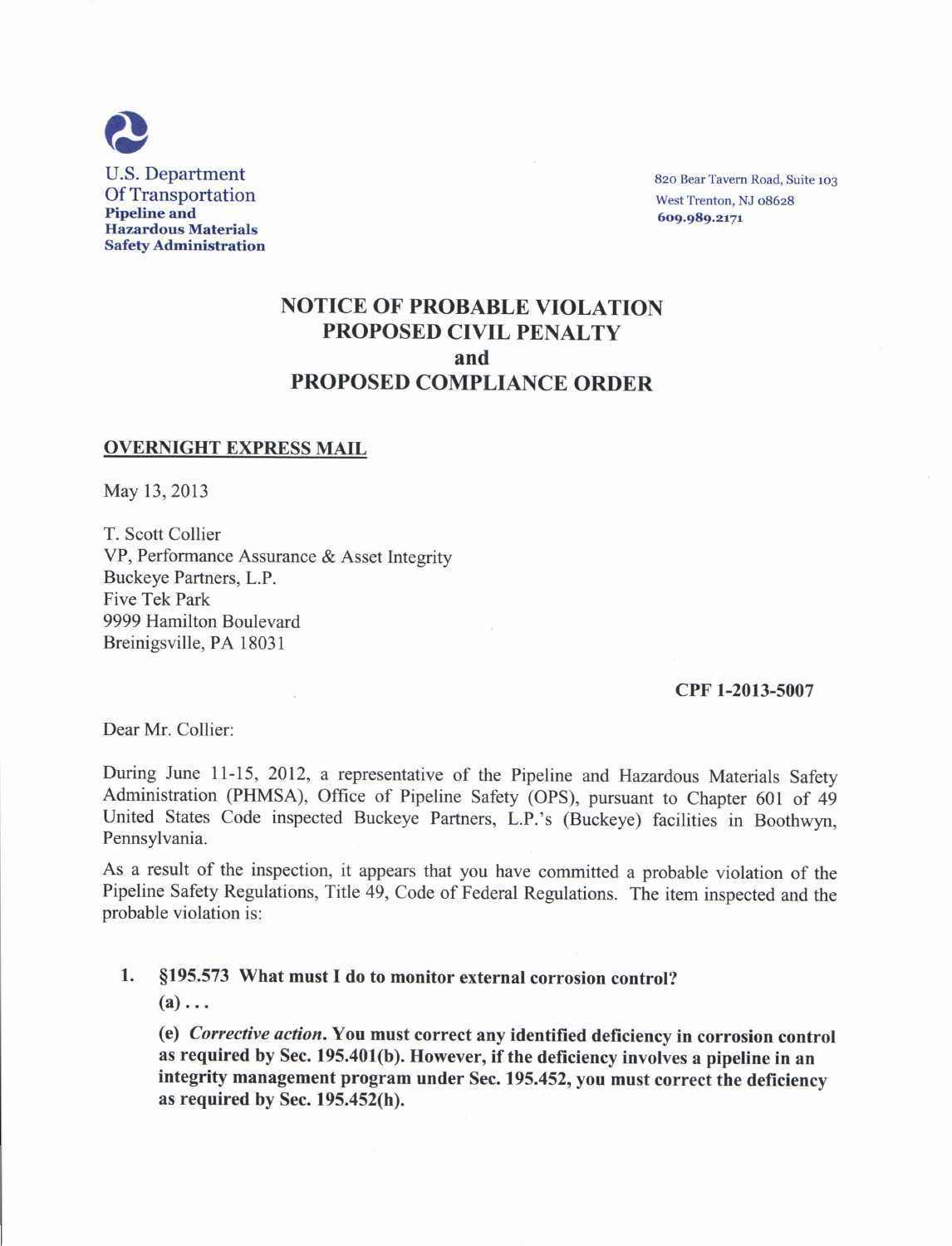Buckeye failed to correct any identified deficiency in corrosion control as required by Sec.  $195.401(b)$ .

Buckeye's Cathodic Protection Survey Reports for 2010 and,20l1for Breakout Tanks 1 through 19 at Booth Station were reviewed by the PHMSA inspector. For the eleven tanks noted below, the report shows two consecutive cathodic protection (CP) readings that were below Buckeye's stated criteria of -0.850 millivolt (mV) cathodic potential, including voltage drop. There was no documentation to indicate that the low readings had been remediated. According to Buckeye's Corrosion Manual Procedure A-02 issued 12/2011, and with prior versions of the same procedure (Buckeye's Maintenance Manual Procedure J-02 issued 9-2009 and 9-2010), any abnormality or equipment deficiency should be corrected within one inspection cycle. The inspection is performed on an annual basis.

During the dates of  $8/3/2010$  through  $8/10/2010$  and  $6/3/2011$  through  $6/21/2011$ , electrical structure to soil and potential difference readings were taken:

1. Out of the eight locations around the perimeter of Tanks I, 2, 3, 4, 5, 6, 8, 12, 13 and 14, each of those tanks had at least one location where CP readings were below criteria for two consecutive inspection cycles.

2. Out of the four locations around the perimeter of Tank 18, there was one location where CP readings were below criteria for two consecutive inspection cycles.

# Proposed Civil Penalty

Under 49 United States Code, § 60122, you are subject to a civil penalty not to exceed \$200,000 per violation per day the violation persists up to a maximum of \$2,000,000 for a related series of violations. For violations occurring prior to January 4, 2012, the maximum penalty may not exceed \$100,000 per violation per day, with a maximum penalty not to exceed \$1,000,000 for <sup>a</sup> related series of violations. The Compliance Officer has reviewed the circumstances and supporting documentation involved in the above probable violation and has recornmended that you be preliminarily assessed a civil penalty of \$60,000 as follows:

| Item number | <b>PENALTY</b> |
|-------------|----------------|
|             | \$60,000       |

# Proposed Compliance Order

With respect to item 1 pursuant to 49 United States Code § 60118, the Pipeline and Hazardous Materials Safety Administration proposes to issue a Compliance Order to Buckeye Partners, L.P. Please refer to the Proposed Compliance Order, which is enclosed and made a part of this Notice.

#### Response to this Notice

Enclosed as part of this Notice is a document entitled Response Options for Pipeline Operators in Compliance Proceedings. Please refer to this document and note the response options. All material you submit in response to this enforcement action may be made publicly available. If you believe that any portion of your responsive material qualifies for confidential treatment under 5 U.S.C. 552(b), along with the complete original document you must provide a second